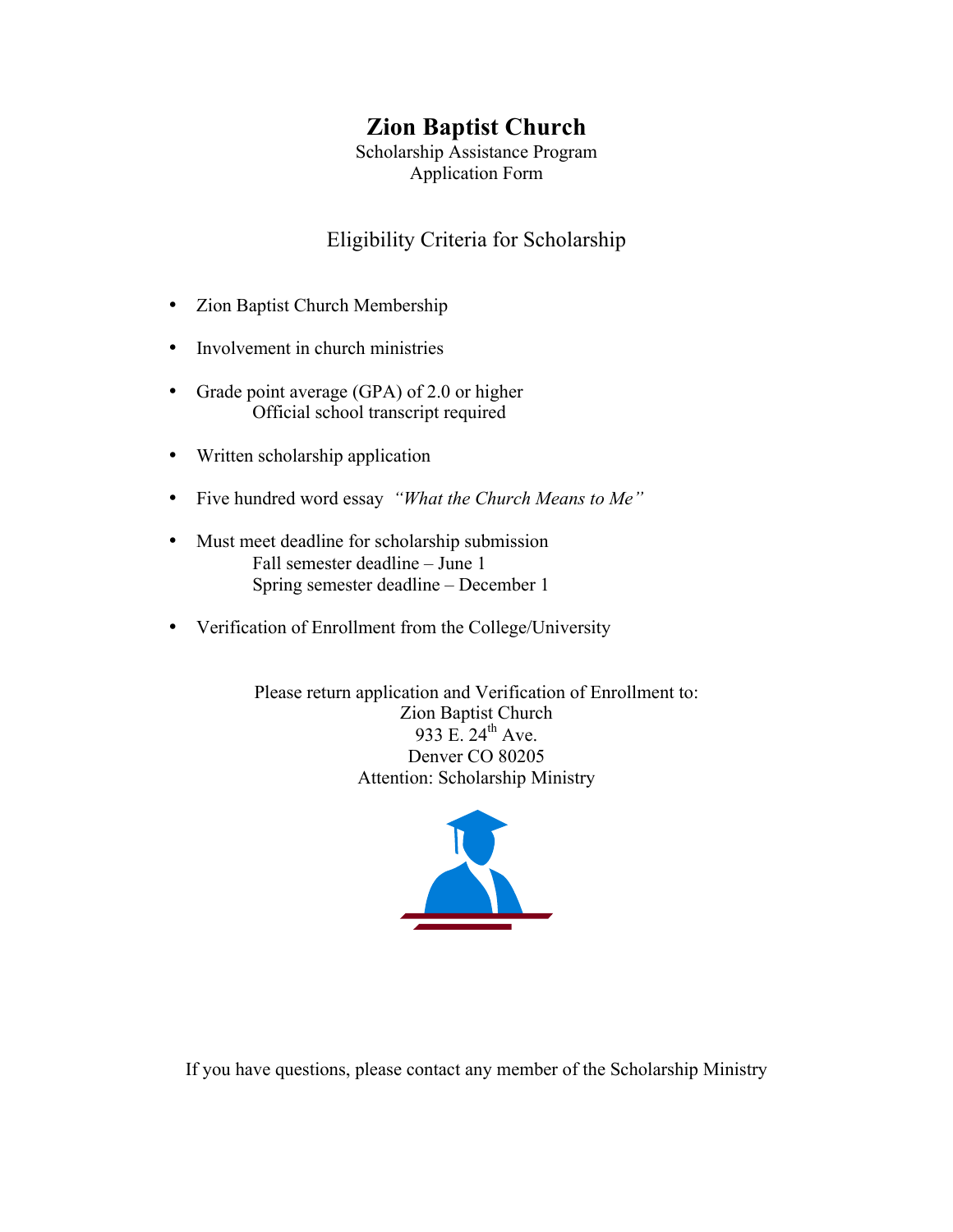# **Zion%Baptist%Church**

Scholarship Assistance Program Application

- $\triangleright$  An official transcript must accompany each application
- $\triangleright$  Verification of Enrollment must accompany each application
- $\triangleright$  Each first time application must be accompanied by a 500 word essay

| Name                                                                                                                                    |
|-----------------------------------------------------------------------------------------------------------------------------------------|
|                                                                                                                                         |
| Telephone                                                                                                                               |
| Email (If applicable)                                                                                                                   |
|                                                                                                                                         |
|                                                                                                                                         |
| Parent(s)/Guardian(s) Name(s) and Address(es) (If applicable) ___________________                                                       |
|                                                                                                                                         |
| Name(s) of other Zion Baptist Church family member(s) __________________________                                                        |
| Name and Address of High School attending/attended _____________________________                                                        |
|                                                                                                                                         |
|                                                                                                                                         |
| • on a separate sheet of paper, please TYPE an essay on no less than 500 words on the following topic:<br>"What the Church Means to Me" |
| Your essay must include, but is not limited to the following information:                                                               |

- 1. Why do you believe the church is important?
- 2. What role has Zion played in your Christian development?
- 3. How do you intend to "give back" to, or contribute to Zion Baptist Church throughout your life?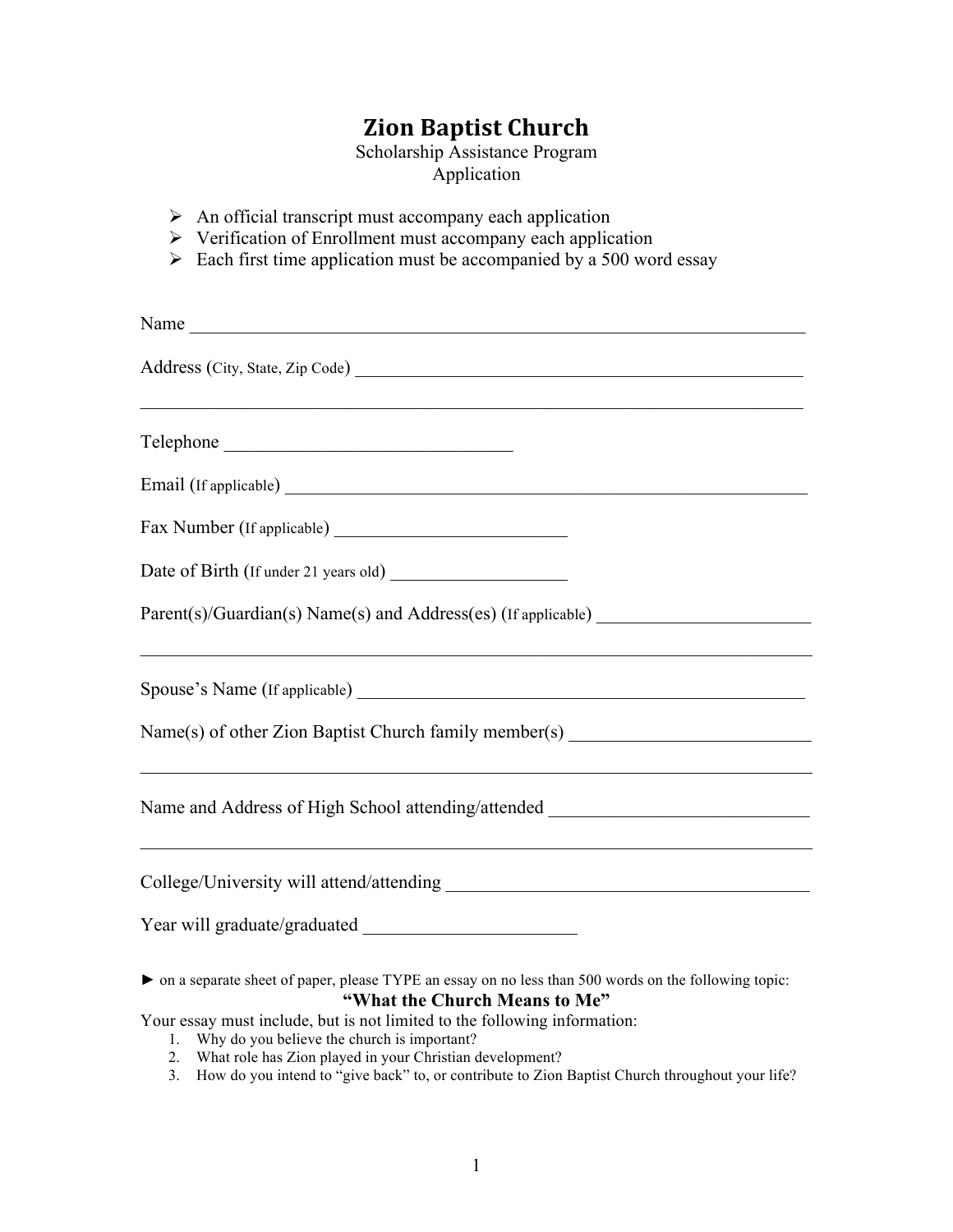When did you become a member of Zion Baptist? Month\_\_\_\_\_\_ Year \_\_\_\_\_ Please describe your involvement as a member of Zion Baptist Church

► Please obtain a letter of recommendation from the chairperson of one ministry in which you are an active member. Must accompany application.

 $\mathcal{L}_\mathcal{L} = \mathcal{L}_\mathcal{L} = \mathcal{L}_\mathcal{L} = \mathcal{L}_\mathcal{L} = \mathcal{L}_\mathcal{L} = \mathcal{L}_\mathcal{L} = \mathcal{L}_\mathcal{L} = \mathcal{L}_\mathcal{L} = \mathcal{L}_\mathcal{L} = \mathcal{L}_\mathcal{L} = \mathcal{L}_\mathcal{L} = \mathcal{L}_\mathcal{L} = \mathcal{L}_\mathcal{L} = \mathcal{L}_\mathcal{L} = \mathcal{L}_\mathcal{L} = \mathcal{L}_\mathcal{L} = \mathcal{L}_\mathcal{L}$ 

 $\mathcal{L}_\mathcal{L} = \mathcal{L}_\mathcal{L} = \mathcal{L}_\mathcal{L} = \mathcal{L}_\mathcal{L} = \mathcal{L}_\mathcal{L} = \mathcal{L}_\mathcal{L} = \mathcal{L}_\mathcal{L} = \mathcal{L}_\mathcal{L} = \mathcal{L}_\mathcal{L} = \mathcal{L}_\mathcal{L} = \mathcal{L}_\mathcal{L} = \mathcal{L}_\mathcal{L} = \mathcal{L}_\mathcal{L} = \mathcal{L}_\mathcal{L} = \mathcal{L}_\mathcal{L} = \mathcal{L}_\mathcal{L} = \mathcal{L}_\mathcal{L}$ 

 $\mathcal{L}_\mathcal{L} = \mathcal{L}_\mathcal{L} = \mathcal{L}_\mathcal{L} = \mathcal{L}_\mathcal{L} = \mathcal{L}_\mathcal{L} = \mathcal{L}_\mathcal{L} = \mathcal{L}_\mathcal{L} = \mathcal{L}_\mathcal{L} = \mathcal{L}_\mathcal{L} = \mathcal{L}_\mathcal{L} = \mathcal{L}_\mathcal{L} = \mathcal{L}_\mathcal{L} = \mathcal{L}_\mathcal{L} = \mathcal{L}_\mathcal{L} = \mathcal{L}_\mathcal{L} = \mathcal{L}_\mathcal{L} = \mathcal{L}_\mathcal{L}$ 

 $\mathcal{L}_\mathcal{L} = \mathcal{L}_\mathcal{L} = \mathcal{L}_\mathcal{L} = \mathcal{L}_\mathcal{L} = \mathcal{L}_\mathcal{L} = \mathcal{L}_\mathcal{L} = \mathcal{L}_\mathcal{L} = \mathcal{L}_\mathcal{L} = \mathcal{L}_\mathcal{L} = \mathcal{L}_\mathcal{L} = \mathcal{L}_\mathcal{L} = \mathcal{L}_\mathcal{L} = \mathcal{L}_\mathcal{L} = \mathcal{L}_\mathcal{L} = \mathcal{L}_\mathcal{L} = \mathcal{L}_\mathcal{L} = \mathcal{L}_\mathcal{L}$ 

 $\mathcal{L}_\mathcal{L} = \mathcal{L}_\mathcal{L} = \mathcal{L}_\mathcal{L} = \mathcal{L}_\mathcal{L} = \mathcal{L}_\mathcal{L} = \mathcal{L}_\mathcal{L} = \mathcal{L}_\mathcal{L} = \mathcal{L}_\mathcal{L} = \mathcal{L}_\mathcal{L} = \mathcal{L}_\mathcal{L} = \mathcal{L}_\mathcal{L} = \mathcal{L}_\mathcal{L} = \mathcal{L}_\mathcal{L} = \mathcal{L}_\mathcal{L} = \mathcal{L}_\mathcal{L} = \mathcal{L}_\mathcal{L} = \mathcal{L}_\mathcal{L}$ 

 $\mathcal{L}_\mathcal{L} = \mathcal{L}_\mathcal{L} = \mathcal{L}_\mathcal{L} = \mathcal{L}_\mathcal{L} = \mathcal{L}_\mathcal{L} = \mathcal{L}_\mathcal{L} = \mathcal{L}_\mathcal{L} = \mathcal{L}_\mathcal{L} = \mathcal{L}_\mathcal{L} = \mathcal{L}_\mathcal{L} = \mathcal{L}_\mathcal{L} = \mathcal{L}_\mathcal{L} = \mathcal{L}_\mathcal{L} = \mathcal{L}_\mathcal{L} = \mathcal{L}_\mathcal{L} = \mathcal{L}_\mathcal{L} = \mathcal{L}_\mathcal{L}$ 

Please describe your community/civic service involvement

What Major field(s) of study are you planning to pursue in college? \_\_\_\_\_\_\_\_\_\_\_\_

| Current status: Freshmen |           | Sophomore    | Junior | Senior |  |
|--------------------------|-----------|--------------|--------|--------|--|
| Full time                | Part time | (hrs taking) |        |        |  |

Application is for which semester? Fall Spring

If given a week's prior notice, can you be available for a personal interview? Yes No If not, please explain.

 $\mathcal{L}_\mathcal{L} = \mathcal{L}_\mathcal{L} = \mathcal{L}_\mathcal{L} = \mathcal{L}_\mathcal{L} = \mathcal{L}_\mathcal{L} = \mathcal{L}_\mathcal{L} = \mathcal{L}_\mathcal{L} = \mathcal{L}_\mathcal{L} = \mathcal{L}_\mathcal{L} = \mathcal{L}_\mathcal{L} = \mathcal{L}_\mathcal{L} = \mathcal{L}_\mathcal{L} = \mathcal{L}_\mathcal{L} = \mathcal{L}_\mathcal{L} = \mathcal{L}_\mathcal{L} = \mathcal{L}_\mathcal{L} = \mathcal{L}_\mathcal{L}$ 

 $\mathcal{L}_\mathcal{L} = \mathcal{L}_\mathcal{L} = \mathcal{L}_\mathcal{L} = \mathcal{L}_\mathcal{L} = \mathcal{L}_\mathcal{L} = \mathcal{L}_\mathcal{L} = \mathcal{L}_\mathcal{L} = \mathcal{L}_\mathcal{L} = \mathcal{L}_\mathcal{L} = \mathcal{L}_\mathcal{L} = \mathcal{L}_\mathcal{L} = \mathcal{L}_\mathcal{L} = \mathcal{L}_\mathcal{L} = \mathcal{L}_\mathcal{L} = \mathcal{L}_\mathcal{L} = \mathcal{L}_\mathcal{L} = \mathcal{L}_\mathcal{L}$ 

Please note that periodically a personal interview will be requested.

Do you consent to have your name/image used on the Scholarship link on the church web site? Yes \_\_\_ No\_\_\_\_

Below, please include any other pertinent information you feel may be needed.

 $\mathcal{L}_\text{max}$  , and the contribution of the contribution of the contribution of the contribution of the contribution of the contribution of the contribution of the contribution of the contribution of the contribution of t